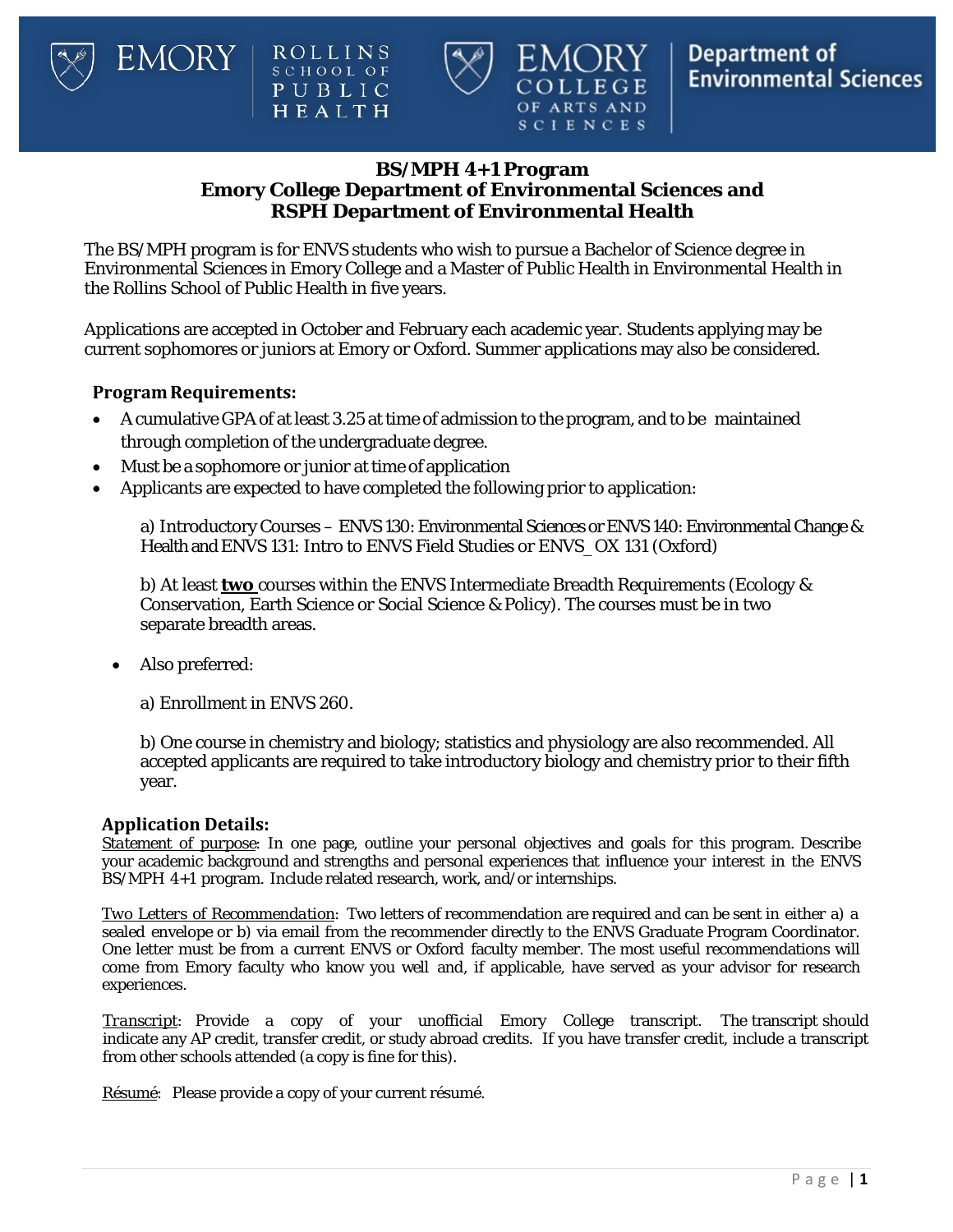





# **APPLICATION**

PROGRAM APPLICATION: This application is **only** for students to apply to the BS/MPH 4+1 program in Environmental Sciences (BS)/Environmental Health (EH)

APPLICATION DEADLINE: **Consult ENVS Website for February & October deadlines. For summer applications, please contact Leah Thomas at [leah.thomas@emory.edu](mailto:leah.thomas@emory.edu)** Applicants **must** be current sophomores or juniors in environmental sciences (ENVS) in Emory College or Oxford continuees declaring BS/ENVS as their major.

APPLICANT INFORMATION:

**EMORY** 

**Name:**

**Emory e-mail:**

**Personal e-mail:**

**Student ID:**

**Phone Number:**

**Expected Emory College Graduation Date (month/year):**

**Credit Hours Completed:** 

**Major:** 

**2nd Major/Minor:**

**Overall GPA:** 

### **Country of Citizenship:**

### REQUIRED APPLICATION MATERIALS:

This application document, completed, signed & dated

One page statement of purpose

\_\_\_\_\_\_ Current résumé

Transcripts from colleges/universities attended outside of Emory (if applicable)

Letter of recommendation from ENVS faculty member

Letter of recommendation from faculty member (may be outside ENVS)